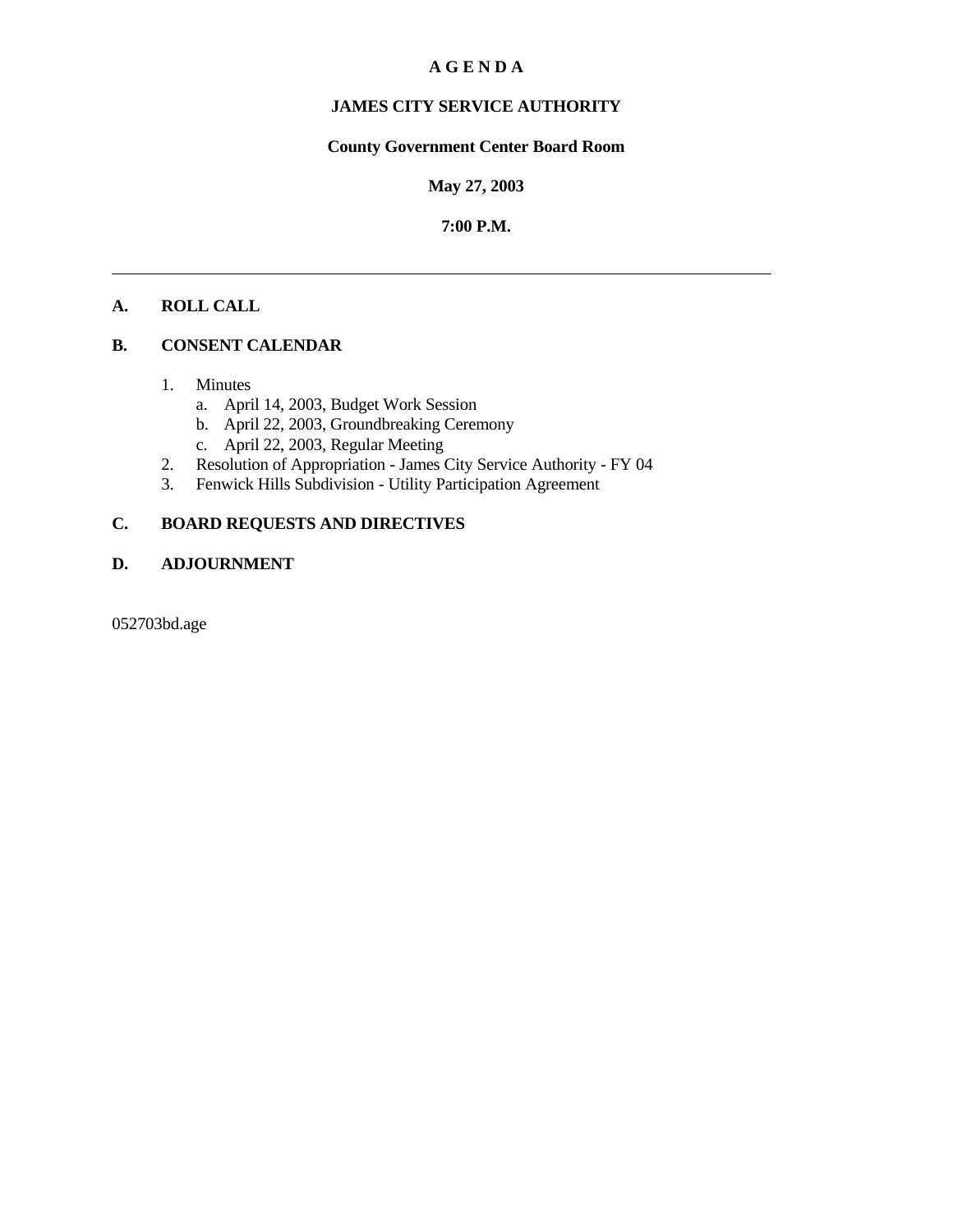**AT A BUDGET WORK SESSION OF THE BOARD OF DIRECTORS OF THE JAMES CITY SERVICE AUTHORITY, JAMES CITY COUNTY, VIRGINIA, HELD ON THE 14TH DAY OF APRIL, 2003, AT 7:00 P.M. IN THE COUNTY GOVERNMENT CENTER BOARD ROOM, 101 MOUNTS BAY ROAD, JAMES CITY COUNTY, VIRGINIA.**

# **A. ROLL CALL**

Michael J. Brown, Chairman John J. McGlennon, Vice Chairman Jay T. Harrison, Sr. James G. Kennedy Bruce C. Goodson

Sanford B. Wanner, Secretary Frank M. Morton, III, County Attorney Larry M. Foster, General Manager

#### **B. BOARD CONSIDERATION**

#### 1. Proposed FY 2004 James City Service Authority Operating Budget

Mr. Larry Foster, General Manager of the James City Service Authority (JCSA), introduced Mr. Robert Smith, Assistant Manager of the JCSA.

Mr. Smith provided the Board with an overview of the JCSA's Proposed FY 2004 Budget.

The Board and staff discussed staffing and funding needs to maintain and inspect the existing well facilities and the Groundwater Treatment Facility.

#### **C. RECESS**

Mr. Harrison made a motion to recess until 4 p.m. on April 22.

The motion passed by unanimous voice vote.

At 9:10 p.m. Mr. Brown recessed the Board of Directors until 4 p.m. on April 22.

Sanford B. Wanner Secretary to the Board

l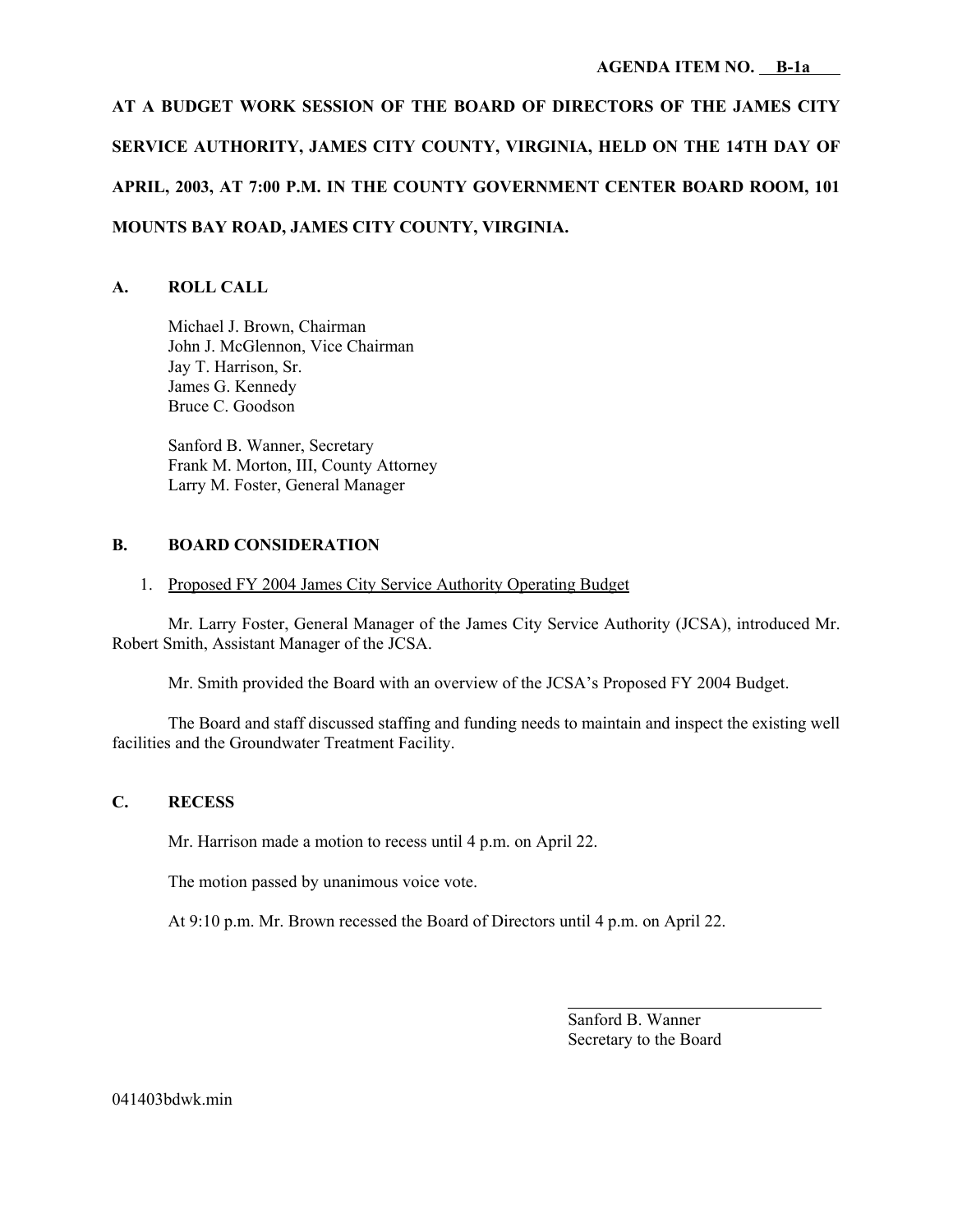# **AT A GROUNDBREAKING CEREMONY OF THE BOARD OF DIRECTORS OF THE JAMES CITY SERVICE AUTHORITY, JAMES CITY COUNTY, VIRGINIA, HELD ON THE 22ND DAY OF APRIL, 2003, AT 4:00 P.M., ADJACENT TO CLARA BYRD BAKER ELEMENTARY SCHOOL, JAMES CITY COUNTY, VIRGINIA.**

# **A. ROLL CALL**

Michael J. Brown, Chairman John J. McGlennon, Vice Chairman Jay T. Harrison, Sr. James G. Kennedy Bruce C. Goodson

Sanford B. Wanner, Secretary Larry M. Foster, General Manager

# **B. RETREAT**

# 1. Groundbreaking Ceremony for the Groundwater Treatment Plant

The Board members and staff attended the ceremony for the groundbreaking of the Groundwater Treatment Plant project. Mr. Brown and Mr. Foster made comments.

# **C. RECESS**

Mr. Brown recessed the Board at 4:35 p.m. until the Board's regular meeting at 7 p.m.

Sanford B. Wanner Secretary to the Board

l

042203.gb.min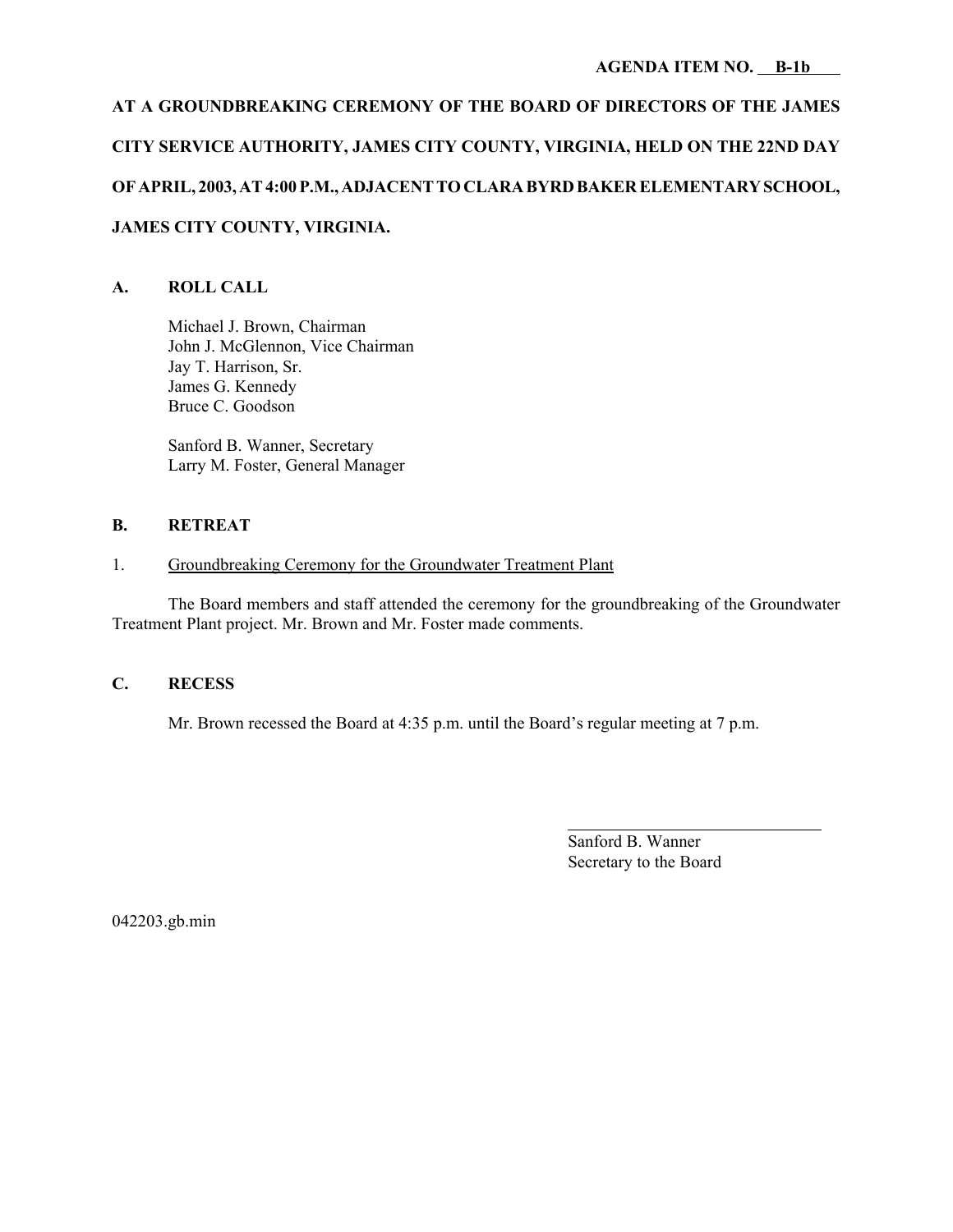# **AT A REGULAR MEETING OF THE BOARD OF DIRECTORS OF THE JAMES CITY SERVICE AUTHORITY, JAMES CITY COUNTY, VIRGINIA, HELD ON THE 22ND DAY OF APRIL, 2003, AT 7:00 P.M. IN THE COUNTY GOVERNMENT CENTER BOARD ROOM, 101 MOUNTS BAY ROAD, JAMES CITY COUNTY, VIRGINIA.**

#### **A. ROLL CALL**

Michael J. Brown, Chairman John J. McGlennon, Vice Chairman Jay T. Harrison, Sr. James G. Kennedy Bruce C. Goodson

Sanford B. Wanner, Secretary Frank M. Morton, III, County Attorney Larry M. Foster, General Manager

#### **B. CONSENT CALENDAR**

Mr. Goodson made a motion to adopt the items on the Consent Calendar.

The motion passed by a unanimous voice vote.

#### 1. Minutes

- a. March 25, 2003, Work Session
- b. April 8, 2003, Regular Meeting
- 2. Award of Bid Jamestown Road Water Improvements

# **R E S O L U T I O N**

#### AWARD OF BID - JAMESTOWN ROAD WATER IMPROVEMENTS

- WHEREAS, the plans and specifications have been advertised and competitively bid for the Jamestown Road Water Improvements project; and
- WHEREAS, eight firms submitted bids, with W.R. Hall Contractors submitting the lowest responsive bid of \$989,483.75; and
- WHEREAS, the bid is within budget, funds are available, and W.R. Hall Contractors has been determined capable of performing the work associated with the project.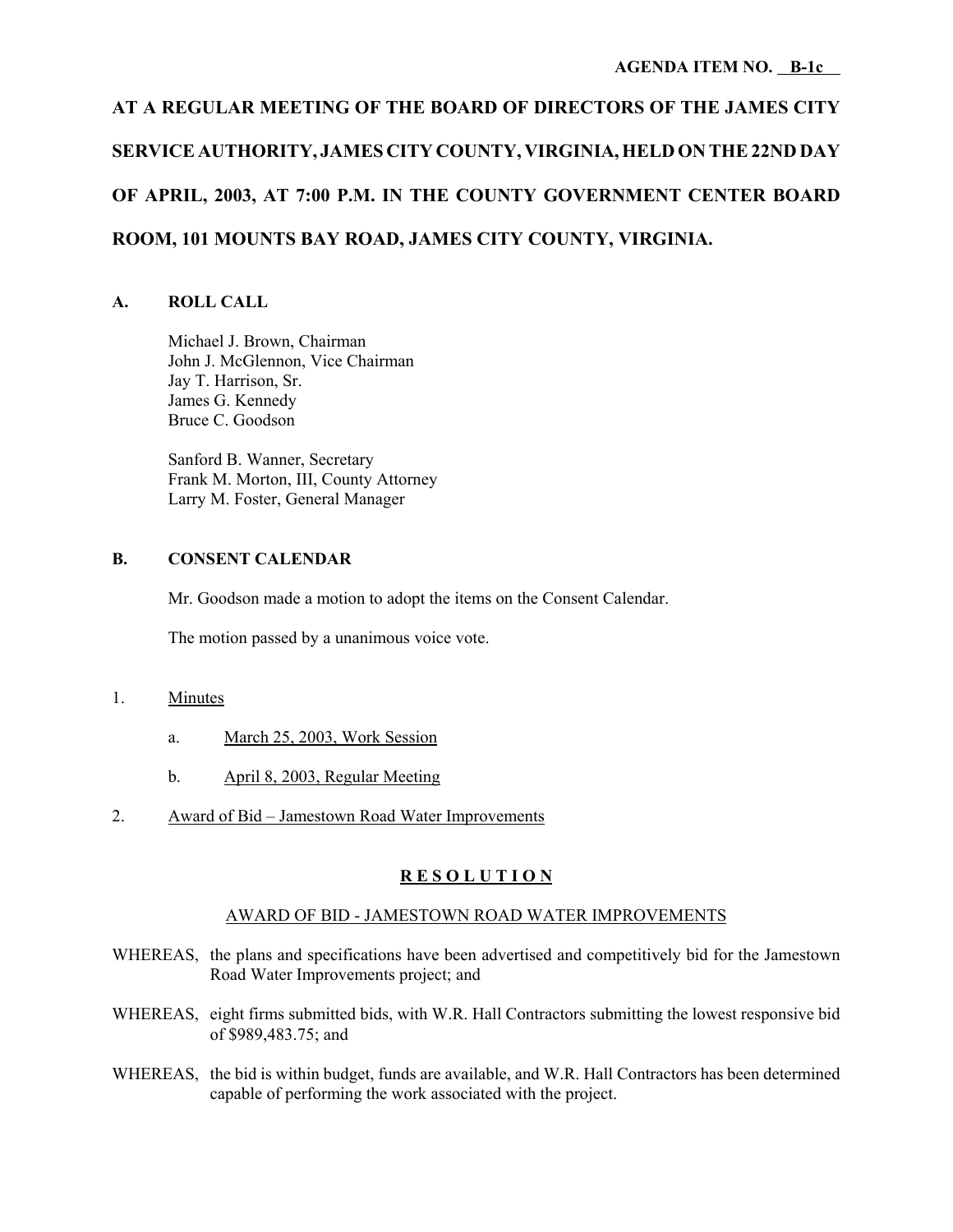NOW, THEREFORE, BE IT RESOLVED that the Board of Directors of the James City Service Authority, James City County, Virginia, hereby awards the contract for the Jamestown Road Water Improvements to W. R. Hall Contractors for a contract amount of \$989,483.75.

#### **C. BOARD CONSIDERATIONS**

1. Changes to the Regulations Governing Utility Service – Retail Service Charge

Mr. Foster stated that per the Board's request at the Public Hearing held on April 8, 2003, staff widened the consumption range in the 2nd block for the proposed water rate structure while maintaining a revenue neutral position.

Staff recommended the Board adopt the resolution for the changes to the Regulations Governing Utility Service for Retail Service Charges to be effective July 1, 2003.

Mr. Harrison made a motion to adopt the resolution.

The motion passed by a unanimous voice vote.

#### **R E S O L U T I O N**

#### CHANGES TO THE REGULATIONS GOVERNING

#### UTILITY SERVICE - RETAIL SERVICE CHARGES

- WHEREAS, the Board of Directors of the James City Service Authority set a Public Hearing on April 8, 2003, for proposed changes to the Regulations Governing Utility Service.
- NOW, THEREFORE, BE IT RESOLVED by the Board of Directors of the James City Service Authority, James City County, Virginia, hereby adopts changes to the rates, fees, and charges which are summarized below to be effective for all bills mailed on or after July 1, 2003.
	- A. Residential Water Retail Service Rate (Inverted-Block Rate):

1st Block Less than  $15,000$  gallons  $$2.30$  per 1,000 gallons

2nd Block More than 15,000 gallons \$2.60 per 1,000 gallons but less than 30,000 (\$1.945 per 100 cubic feet) gallons per quarter

3rd Block

per quarter (\$1.72 per 100 cubic feet)

More than 30,000 \$7.45 per 1,000 gallons gallons per quarter (\$5.57 per 100 cubic feet)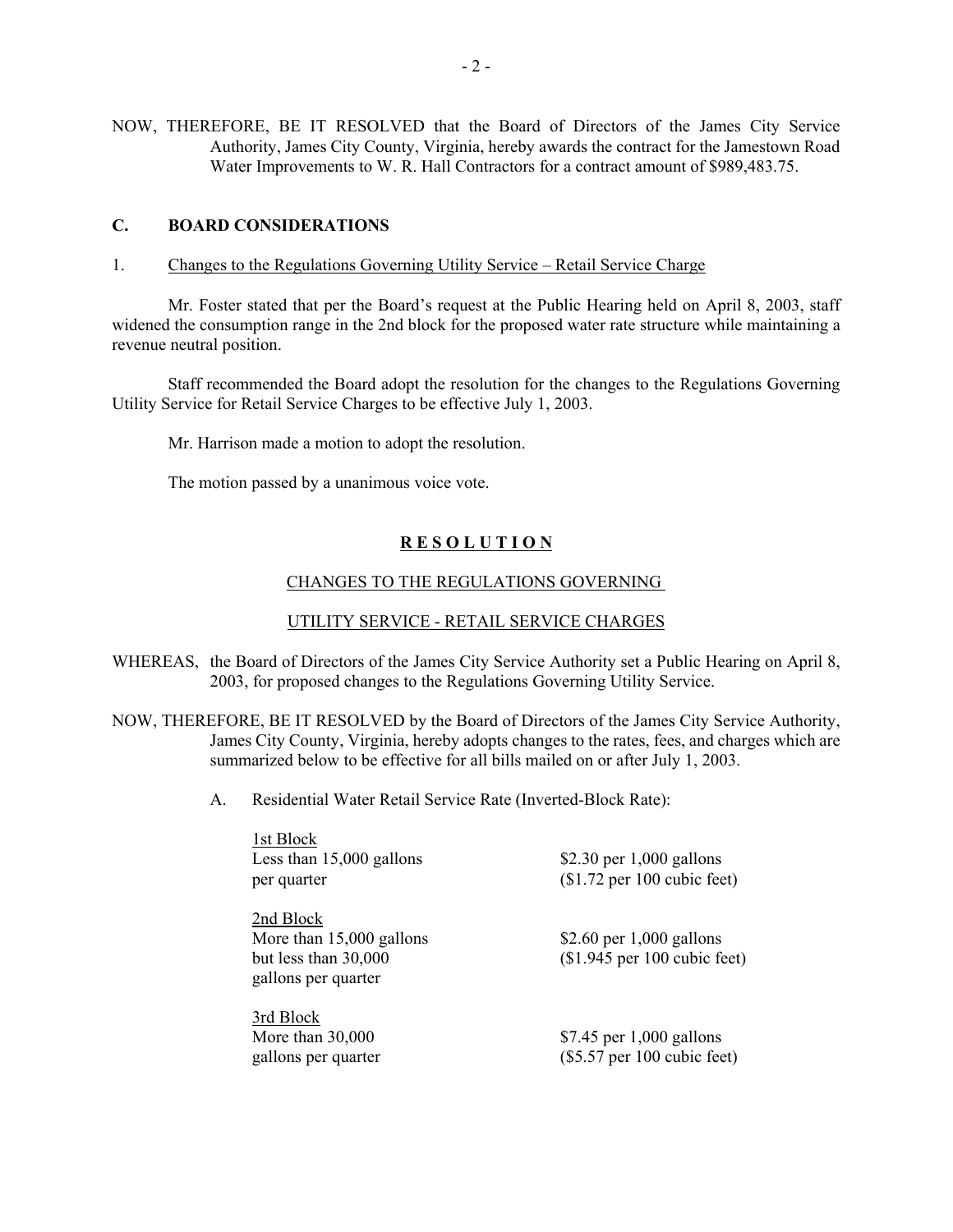B. Nonresidential Water Retail Service Rate:

|               | <b>Flat Rate</b>           | \$2.60 per $1,000$ gallons<br>$($1.945$ per 100 cubic feet) |
|---------------|----------------------------|-------------------------------------------------------------|
| $\mathcal{C}$ | Sewer Retail Service Rate: |                                                             |
|               | <b>Flat Rate</b>           | \$2.50 per $1,000$ gallons<br>$$1.87$ per 100 cubic feet)   |

BE IT FURTHER RESOLVED, that the complete proposed amendments be made part of this resolution.

#### 2. Change to the Regulations Governing Utility Service – Site Plan Reviews

Mr. Foster stated that the Board adopted a corresponding change on April 23, 2002, to the Subdivision Plan Review submittal to charge \$1,500 for each Wastewater Pumping Station and Well Facility to offset the James City Service Authority's costs for reviewing plans of developer-driven facilities. Inadvertently, staff left out the proposed fee change in the Site Plan Reviews.

Staff recommended the Board adopt the resolution to add the Wastewater Pumping Station and Well Facility fee of \$1,500 each to the Plan Review Fee Schedule under Site Plan Reviews.

Mr. Harrison made a motion to adopt the resolution.

The motion passed by a unanimous voice vote.

# **R E S O L U T I O N**

#### CHANGE TO THE REGULATIONS GOVERNING

#### UTILITY SERVICE - SITE PLAN REVIEWS

- WHEREAS, the James City Service Authority staff has identified the need to add a Wastewater Pump Station and Well Facility fee of \$1,500 each for Site Plan Reviews to the Regulations Governing Utility Service; and
- WHEREAS, a corresponding Wastewater Pump Station and Well Facility fee of \$1,500 each was adopted under Subdivision Plan Reviews on April 23, 2002.
- NOW, THEREFORE, BE IT RESOLVED that the Board of Directors of the James City Service Authority, James City County, Virginia, hereby adopts the change which is summarized below to become effective May 1, 2003.

Set the Plan Review Fee Schedule as follows: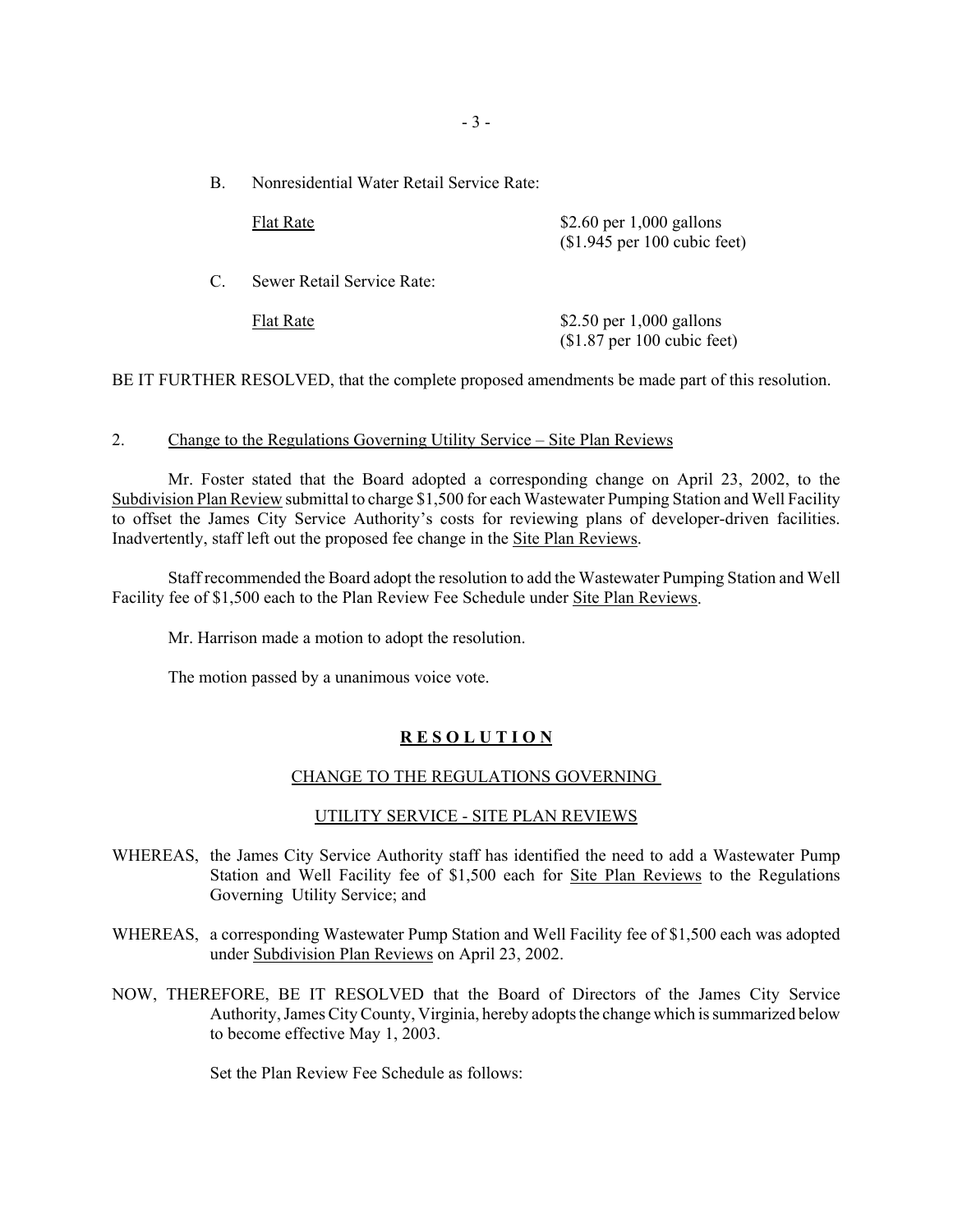Site Plans

Facility Plan Reviews

| <b>Wastewater Pumping Station</b> | \$1,500 |
|-----------------------------------|---------|
| Well Facility                     | \$1,500 |

BE IT FURTHER RESOLVED, that the complete proposed amendments be made part of this resolution.

#### 3. Resolution of Appropriation – James City Service Authority – FY 04

Mr. Foster presented the JCSA Fiscal Year 2004 appropriations resolution for the Water, Sewer, Administration Funds, as well as the Capital Improvement Program and recommended adoption of the resolution.

Mr. Goodson made a motion to adopt the resolution.

The motion passed by a unanimous voice vote.

## **RESOLUTION OF APPROPRIATION -**

#### JAMES CITY SERVICE AUTHORITY - FY 04

- WHEREAS, the Secretary has prepared a proposed budget for the fiscal year beginning July 1, 2003, and ending June 30, 2004; and
- WHEREAS, the Board of Directors has considered said budget and does now propose to adopt the budget.
- NOW, THEREFORE, BE IT RESOLVED by the Board of Directors of the James City Service Authority, James City County, Virginia, that the following amounts are hereby adopted and appropriated for operations and activities in the amounts as shown below:
	- 1. The following amounts are hereby appropriated in the Water Fund:

| Water Fund - Revenues:                |             |
|---------------------------------------|-------------|
| Service Charges                       | \$5,162,515 |
| Water Fund - Expenditures:            |             |
| <b>Administration Fund Allocation</b> | \$1,724,414 |
| <b>Operations and Maintenance</b>     | 1,787,666   |
| Capital Equipment Outlay              | 40,000      |
| Capital Improvements Program          | 310,435     |
| Debt Services Fund                    | 1,300,000   |
|                                       | \$5,162,515 |

2. The following amounts are hereby appropriated in the Sewer Fund: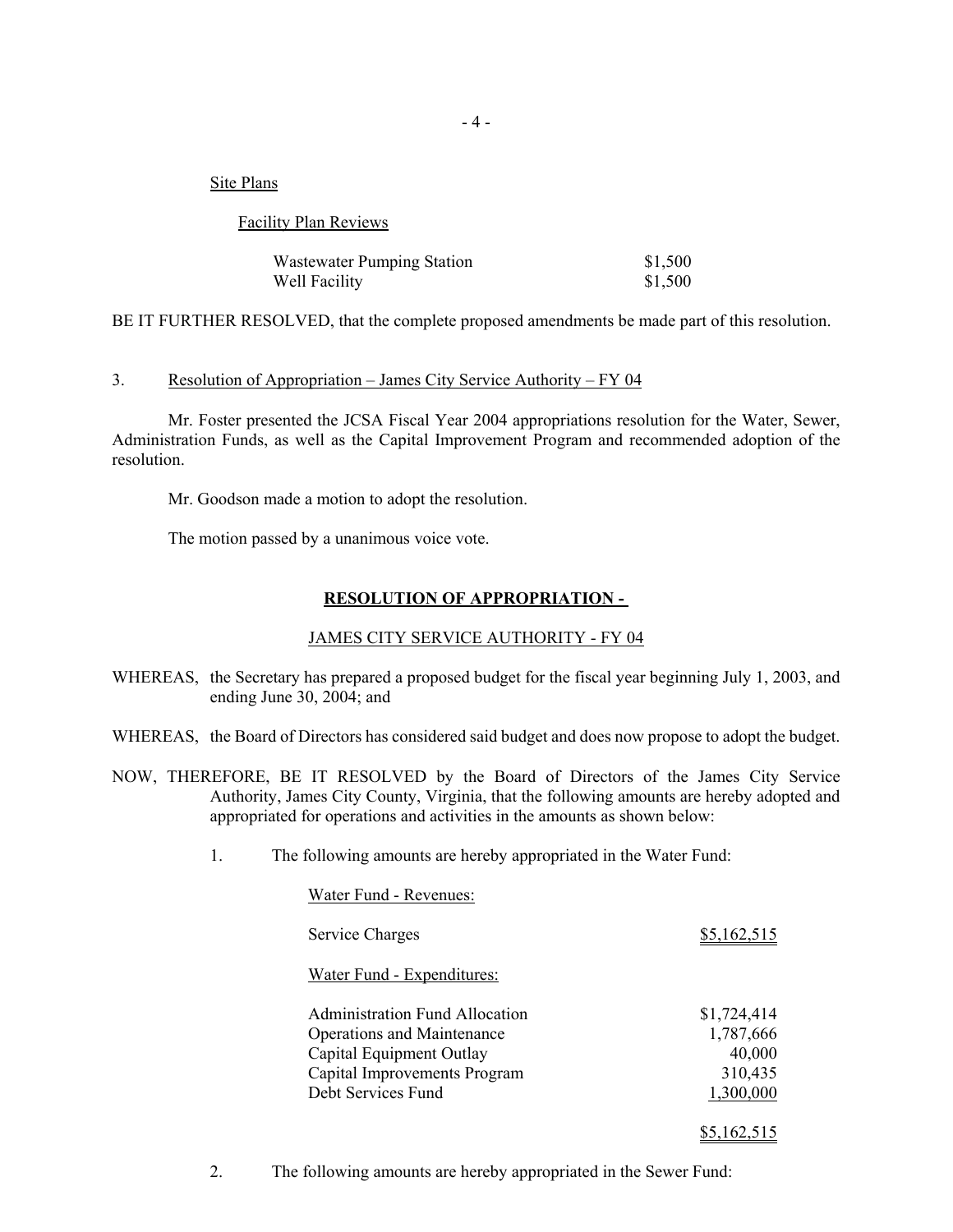| Sewer Fund - Revenues:                                                                                                          |                                               |
|---------------------------------------------------------------------------------------------------------------------------------|-----------------------------------------------|
| Service Charges                                                                                                                 | \$4.309.130                                   |
| Sewer Fund - Expenditures:                                                                                                      |                                               |
| Administration Fund Allocation<br><b>Operations and Maintenance</b><br>Capital Equipment Outlay<br>Capital Improvements Program | \$2,381,333<br>1,457,567<br>50,000<br>420,230 |
|                                                                                                                                 | \$4.309.130                                   |

3. That the following amounts are hereby appropriated for the funds as indicated below:

# ADMINISTRATIVE FUND

# Revenues:

| Allocated to Water Fund                                           | \$1,724,414                                       |
|-------------------------------------------------------------------|---------------------------------------------------|
| Allocated to Sewer Fund                                           | 2,381,333                                         |
|                                                                   | <u>\$4,105,747</u>                                |
| Expenditures:                                                     |                                                   |
| Personnel Expenses<br><b>Operating Expenses</b><br>Capital Outlay | \$3,008,781<br>1,022,966<br>74,000<br>\$4,105,747 |
| CAPITAL IMPROVEMENTS PROGRAM                                      |                                                   |
| <u>Revenues:</u>                                                  |                                                   |
| <b>Operating Fund Transfer</b><br><b>Facility Charges</b>         | S<br>730,665<br>3,140,070                         |
|                                                                   | \$3,870,735                                       |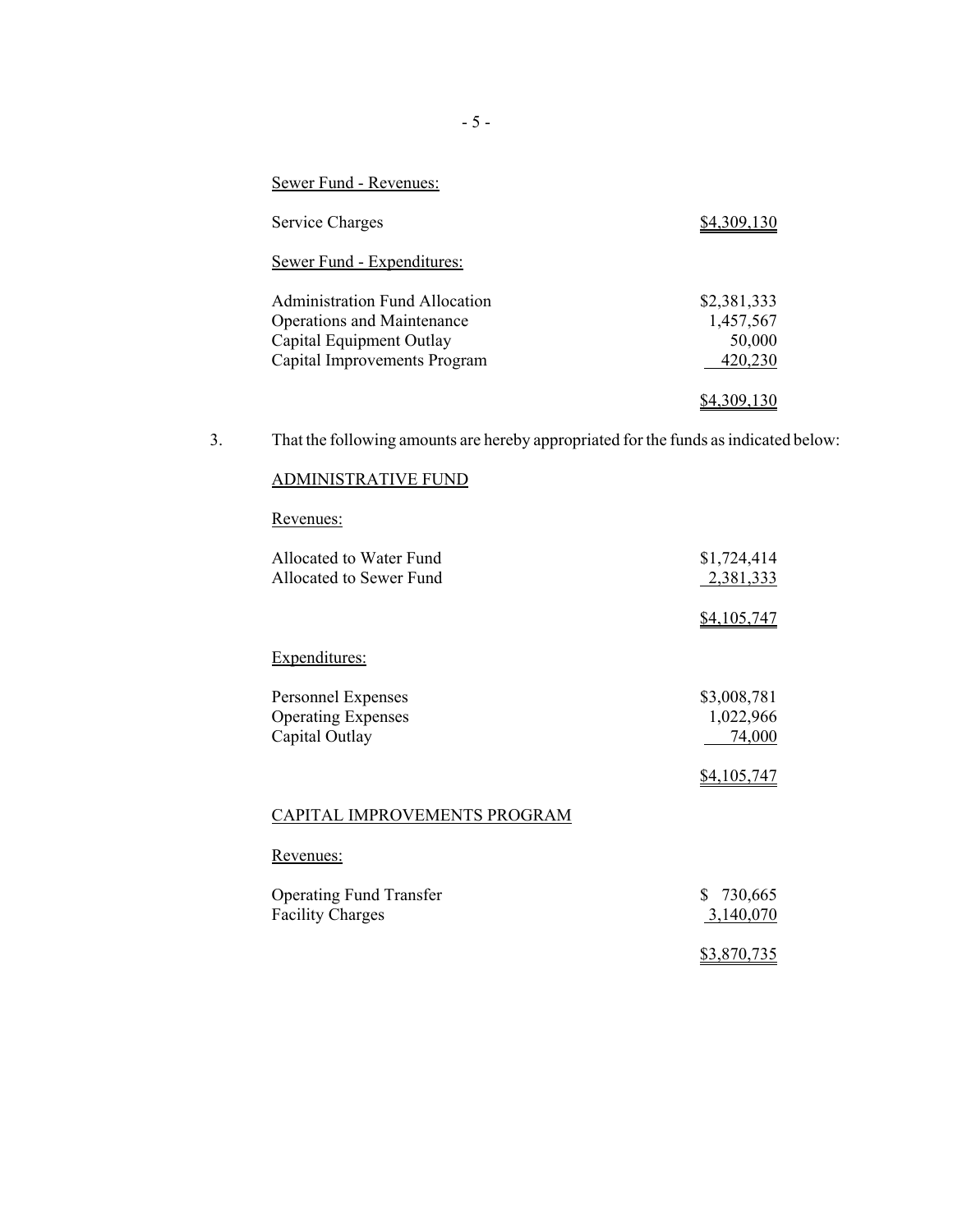Expenditures:

| Water Supply              | 580,735     |
|---------------------------|-------------|
| <b>Water Distribution</b> | 880,000     |
| <b>Water Transmission</b> | 200,000     |
| Sewer System Improvements | 1,710,000   |
| Other Projects            | 500,000     |
|                           | \$3,870,735 |

# **D. BOARD REQUESTS AND DIRECTIVES - None**

# **E. ADJOURNMENT**

Mr. Harrison made a motion to adjourn.

The motion passed by a unanimous voice vote.

At 8:08 p.m. Mr. Brown adjourned the Board.

Sanford B. Wanner Secretary to the Board

042203bd.min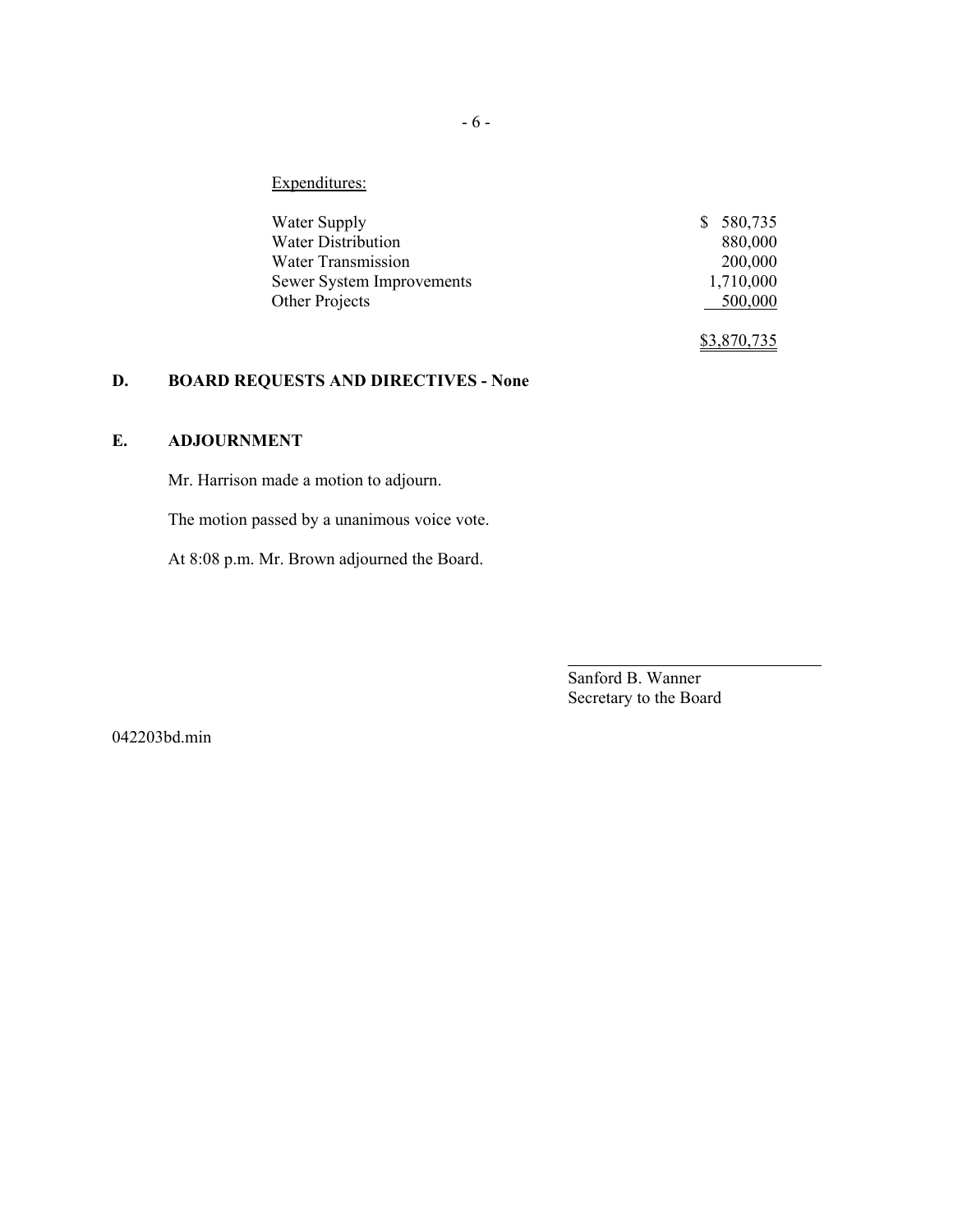# **M E M O R A N D U M**

DATE: May 27, 2003

TO: The Board of Directors

FROM: Robert H. Smith, Assistant Manager, James City Service Authority

SUBJECT: Resolution of Appropriation - James City Service Authority - FY 04

l

The Board adopted a resolution for the FY 04 appropriation for the Water Fund, Sewer Fund, Administration Fund, and Capital Improvement Program on April 22, 2003. The Debt Service Fund was inadvertently left out of the memorandum and resolution. Attached for your consideration and adoption is the resolution for the FY 04 appropriations for the James City Service Authority Debt Service Fund.

Staff recommends adoption of the attached resolution.

 $\overline{\phantom{a}}$  , where  $\overline{\phantom{a}}$  , where  $\overline{\phantom{a}}$  , where  $\overline{\phantom{a}}$ Robert H. Smith

CONCUR:

Larry M. Foster

 $\mathcal{L}_\text{max}$ 

RHS/gs fy04app2.mem

Attachment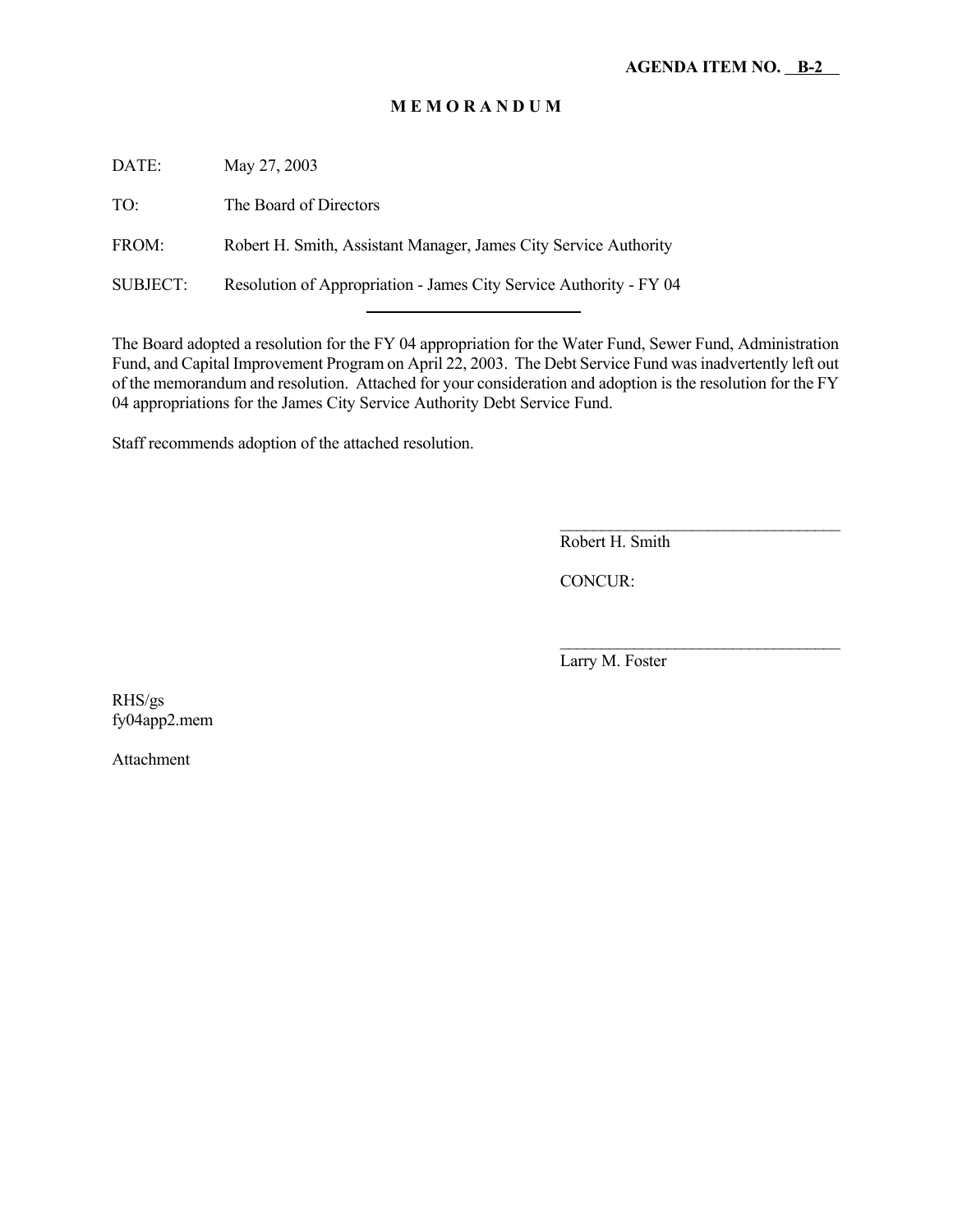#### RESOLUTION OF APPROPRIATION -

#### JAMES CITY SERVICE AUTHORITY - FY 04

- WHEREAS, the Board of Directors has adopted a budget for the fiscal year beginning July 1, 2003, and ending June 30, 2004; and
- WHEREAS, the Board of Directors has appropriated all components of the budget except for the Debt Service component and does now propose to appropriate the Debt Service budget.
- NOW, THEREFORE, BE IT RESOLVED by the Board of Directors of the James City Service Authority, James City County, Virginia, that the following amounts are hereby appropriated for Debt Service Fund in the amounts as shown below:

Revenues:

Water Fund Contribution \$1,300,000

Expenditures:

Revenue Bonds, Series 2003 \$1,300,000

John J. McGlennon Vice Chairman, Board of Directors

ATTEST:

Sanford B. Wanner Secretary to the Board

 $\mathcal{L}_\text{max}$ 

Adopted by the Board of Directors of the James City Service Authority, James City County, Virginia, this 27th day of May, 2003.

fy04app2.res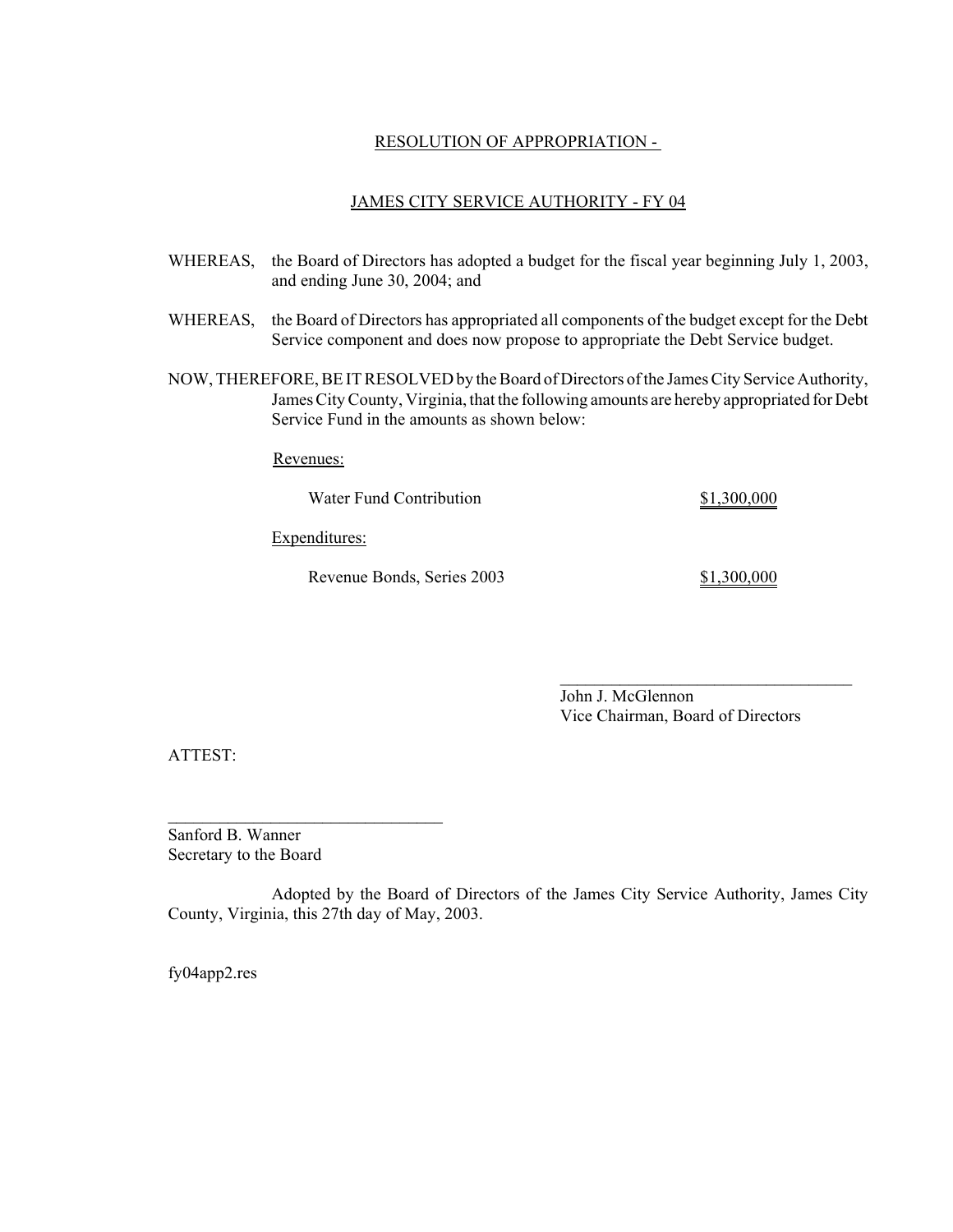#### **UTILITY PARTICIPATION AGREEMENT**

#### FENWICK HILLS, LLC

- WHEREAS, in accordance with the Regulations Governing Utility Service, the capacity of the sewer infrastructure serving the Fenwick Hills Subdivision was increased to improve the overall James City Service Authority (JCSA) sewer system and to provide for future system needs; and
- WHEREAS, a developer is only required to install public utility infrastructure of adequate size to meet the needs of the development; and
- WHEREAS, the developer/owner Fenwick Hills, LLC, and the James City Service Authority have agreed on total reimbursement of \$56,236 to compensate Fenwick Hills, LLC, for providing the additional capacity.
- NOW, THEREFORE, BE IT RESOLVED that the Board of Directors of the James City Service Authority, James City County, Virginia, will reimburse Fenwick Hill, LLC, \$56,236 for increasing the capacity of the water and sewer facilities serving the Fenwick Hill Subdivision to improve the overall and future integrity of the JCSA water and sewer system.

Charles Wormon President, Fenwick Hills, LLC

 $\mathcal{L}_\text{max}$ 

 $\overline{\phantom{a}}$  , where  $\overline{\phantom{a}}$  , where  $\overline{\phantom{a}}$  , where  $\overline{\phantom{a}}$ 

John J. McGlennon Vice Chairman, Board of Directors

Adopted by the Board of Directors of the James City Service Authority, James City County, Virginia, this 27th day of May, 2003.

fenwick.agr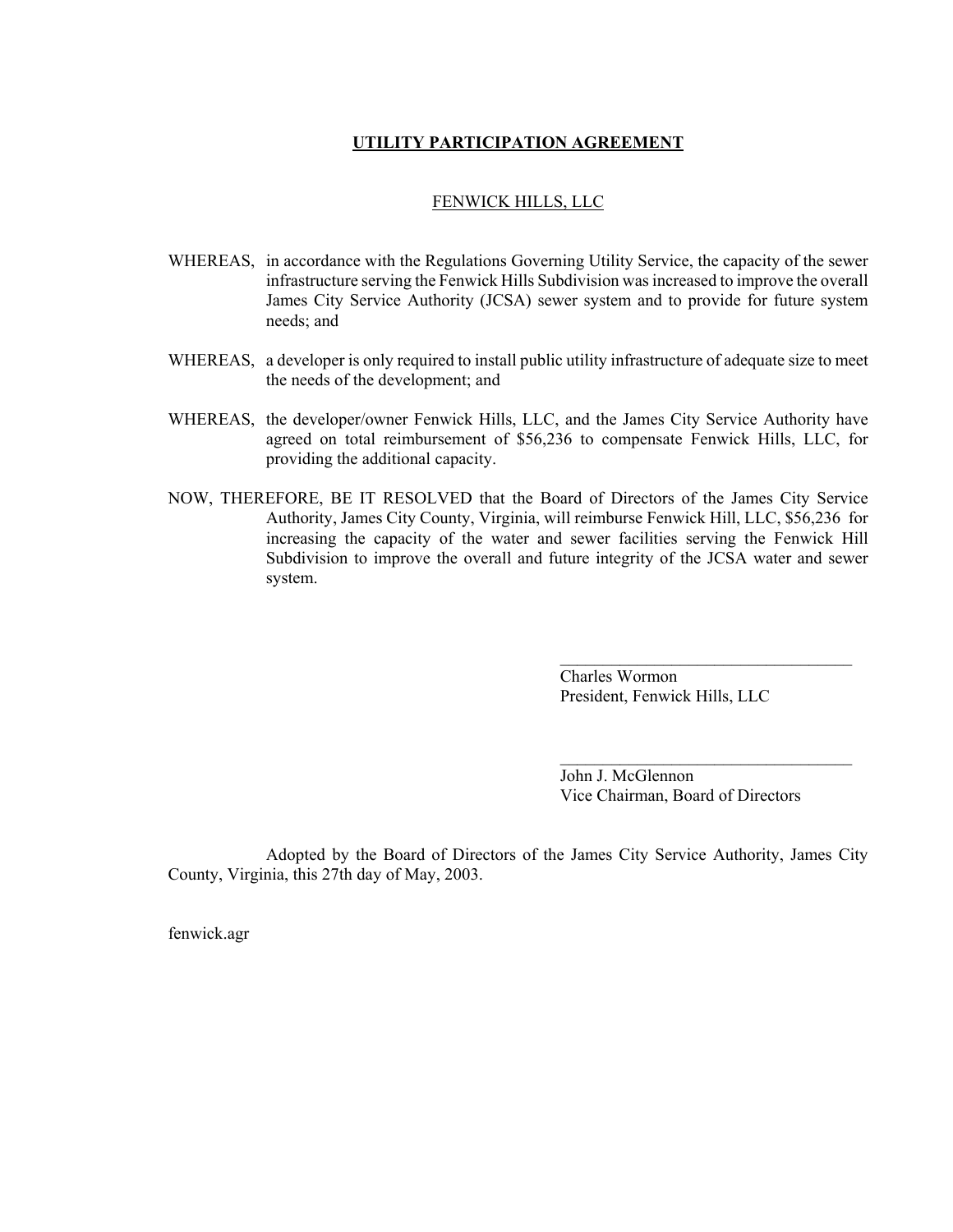# **M E M O R A N D U M**

| DATE:    | May 27, 2003                                                   |
|----------|----------------------------------------------------------------|
| TO:      | The Board of Directors                                         |
| FROM:    | Larry M. Foster, General Manager, James City Service Authority |
| SUBJECT: | Fenwick Hills Subdivision - Utility Participation Agreement    |

l

Developers are required to provide on and off-site water and sewer infrastructure of adequate size to serve their development. In its review and oversight role of plans for new development, the James City Service Authority (JCSA) attempts to coordinate future infrastructure needs. In certain cases this includes asking the developer to increase the size of a water/sewer line or sewerage pump station to accommodate future needs beyond those of the specific development. This approach avoids significant costs and precludes having to make major utility improvements to serve adjoining properties when developed. In many cases this will also prevent the disruption of established road/streets and the proliferation of sewerage pumping stations serving individual developments.

The JCSA's Regulations Governing Utility Service allow the JCSA to ask a developer to increase the size of water and sewer infrastructure over and above the size necessary to serve the needs of a specific development. The Regulations further provide that the JCSA will reimburse the developer the additional costs associated with increasing the size of the utility infrastructure over and above what is needed for the specific development. To establish the terms for this arrangement, the JCSA must enter into a Utility Participation Agreement providing the terms for reimbursing the developer.

Because of its proximity to existing and future water/sewer lines, the Fenwick Hills Subdivision located on Old Stage Road provides an opportunity to increase the size of the sewerage pumping station needed to serve the development and to serve adjoining property. Negotiations were conducted with the developer and the incremental costs to increase the size of the sewer facilities were agreed upon as defined below:

Sewerage Pumping Station \$56,236

It is recommended that the Board approve the attached resolution authorizing the Vice Chairman to sign the Utility Participation Agreement (also attached), which provides the terms for reimbursing the developer of the Fenwick Hills Subdivision for the additional \$56,236 in expenses incurred to increase the capacity of the sewer infrastructure as requested by the JCSA to serve future system needs.

Larry M. Foster

 $\mathcal{L}_\text{max}$ 

LMF/gs fenwick.mem

**Attachments**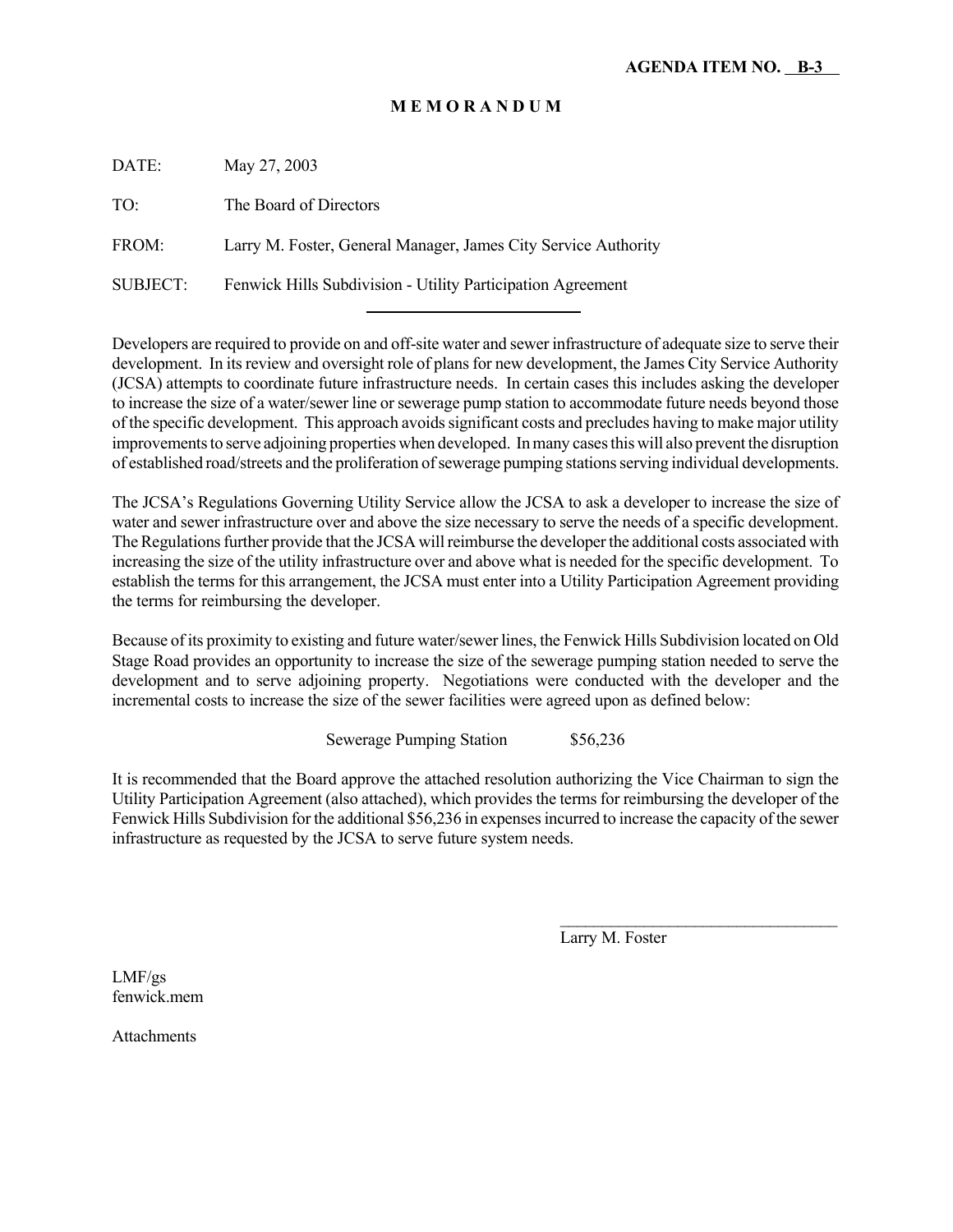# **R E S O L U T I O N**

#### FENWICK HILLS SUBDIVISION - UTILITY PARTICIPATION AGREEMENT

- WHEREAS, the staff identified the opportunity to increase the capacity of the utilities to serve the Fenwick Hills Subdivision to provide for their integration into the James City Service Authority (JCSA) infrastructure and improve the overall system; and
- WHEREAS, the Regulations Governing Utility Service allows the JCSA to enter into a Utility Participation Agreement with a developer to provide the terms of reimbursing the incremental costs to increase the size of the utility's infrastructure over that need to serve the development alone; and
- WHEREAS, staff and Fenwick Hills, LLC, have agreed on the amount of reimbursement necessary to compensate Fenwick Hills, LLC, for the expenses incurred to increase the size of the sewer facilities over that needed by their development.
- NOW, THEREFORE, BE IT RESOLVED that the Board of Directors of the James City Service Authority, James City County, Virginia, authorizes its Vice Chairman to sign a Utility Participation Agreement with Fenwick Hills, LLC, providing the terms of reimbursement for additional costs incurred to increase the size of sewer infrastructure to serve the Fenwick Hills Subdivision as requested by JCSA staff.

John J. McGlennon Vice Chairman, Board of Directors

 $\mathcal{L}_\text{max}$ 

ATTEST:

Sanford B. Wanner Secretary to the Board

Adopted by the Board of Directors of the James City Service Authority, James City County, Virginia, this 27th day of May, 2003.

fenwick.res